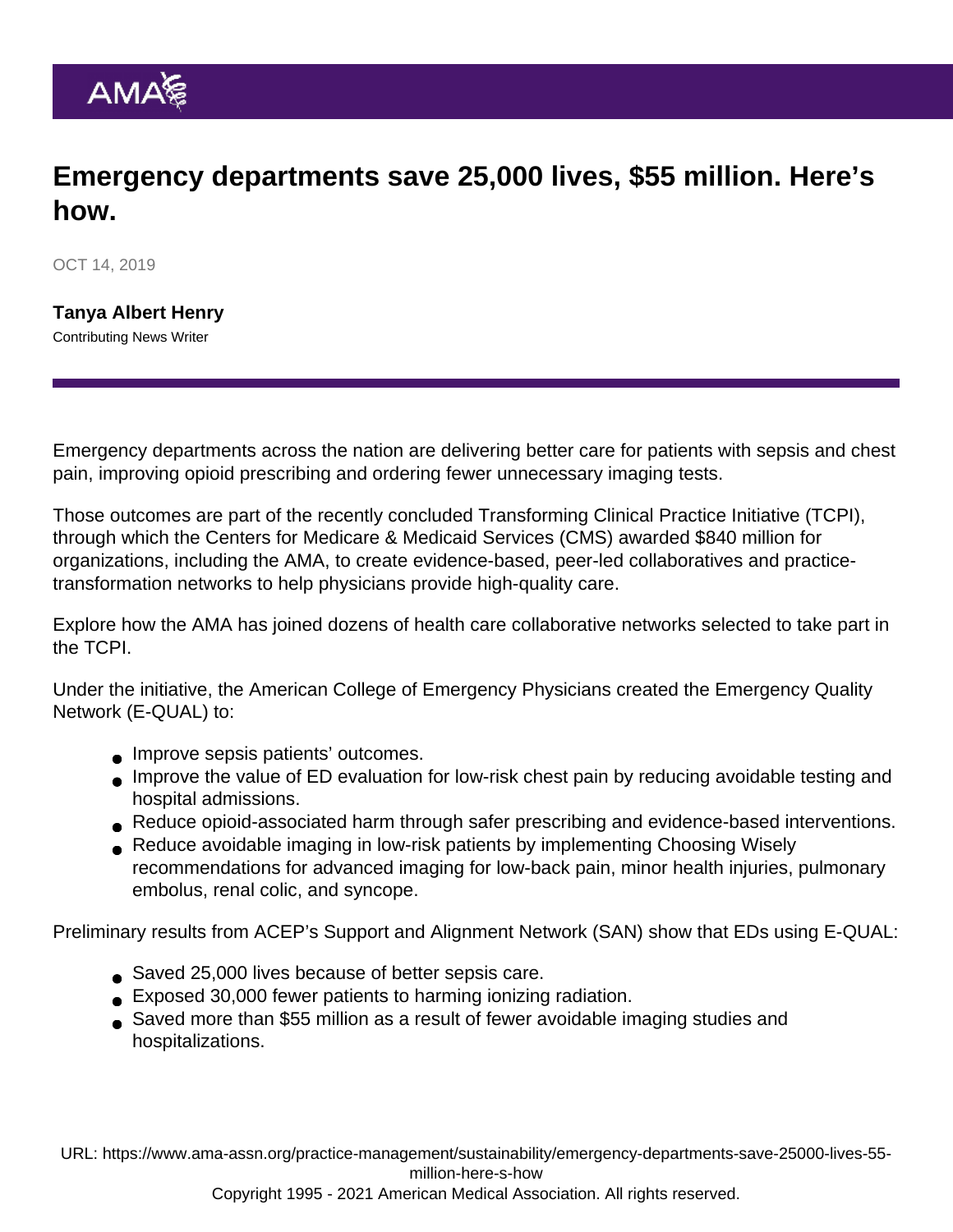"The success of our Emergency Quality Network far exceeded what we thought," said emergency physician Dr. Arjun K. Venkatesh who co-leads the ACEP's SAN. "Before this, ACEP was primarily an advocacy organization. Now it has a large footprint in helping improve quality. It was a strategic shift in the organization."

## Improving sepsis care

The E-QUAL program grew from 50 to more than 1,000 participating emergency departments in just three years, said Dr. Venkatesh, an associate professor and section chief of administration in the emergency medicine department at Yale University School of Medicine.

And, he said, they plan to keep the momentum going, noting that "we picked critical topics that your ED is already likely working on."

Dr. Venkatesh's ED was successful in an effort to improve sepsis care. Based on his hands-on experience in that initiative and in his larger role as a co-lead on ACEP's E-QUAL project, here are some tips for EDs getting started on a sepsis initiative:

- Remember there is not one single quality improvement intervention that is going to improve care. You need to implement a number of different strategies.
- Each ED must determine their own best strategies to improve care based on the unique setting and needs. The E-QUAL network offers more than 10 proven strategies that EDs can tailor to their own setting.
- Close the gap of fact versus fiction for sepsis care by educating physicians about what works and what doesn't work.
- Share data and feedback on how the changes are impacting care.

## Tapping into resources

By joining the E-QUAL network and taking on initiatives to improve quality, emergency physicians and their departments will have useful information at their fingertips, Dr. Venkatesh said. Among other things, physicians can:

- Find toolkits that include the best practices and sample guidelines.
- Access useful benchmarking data to compare one's ED to others around the nation.
- Meet CMS Improvement Activity requirements for CMS's Merit-based Incentive Payment System.

URL: [https://www.ama-assn.org/practice-management/sustainability/emergency-departments-save-25000-lives-55](https://www.ama-assn.org/practice-management/sustainability/emergency-departments-save-25000-lives-55-million-here-s-how) [million-here-s-how](https://www.ama-assn.org/practice-management/sustainability/emergency-departments-save-25000-lives-55-million-here-s-how)